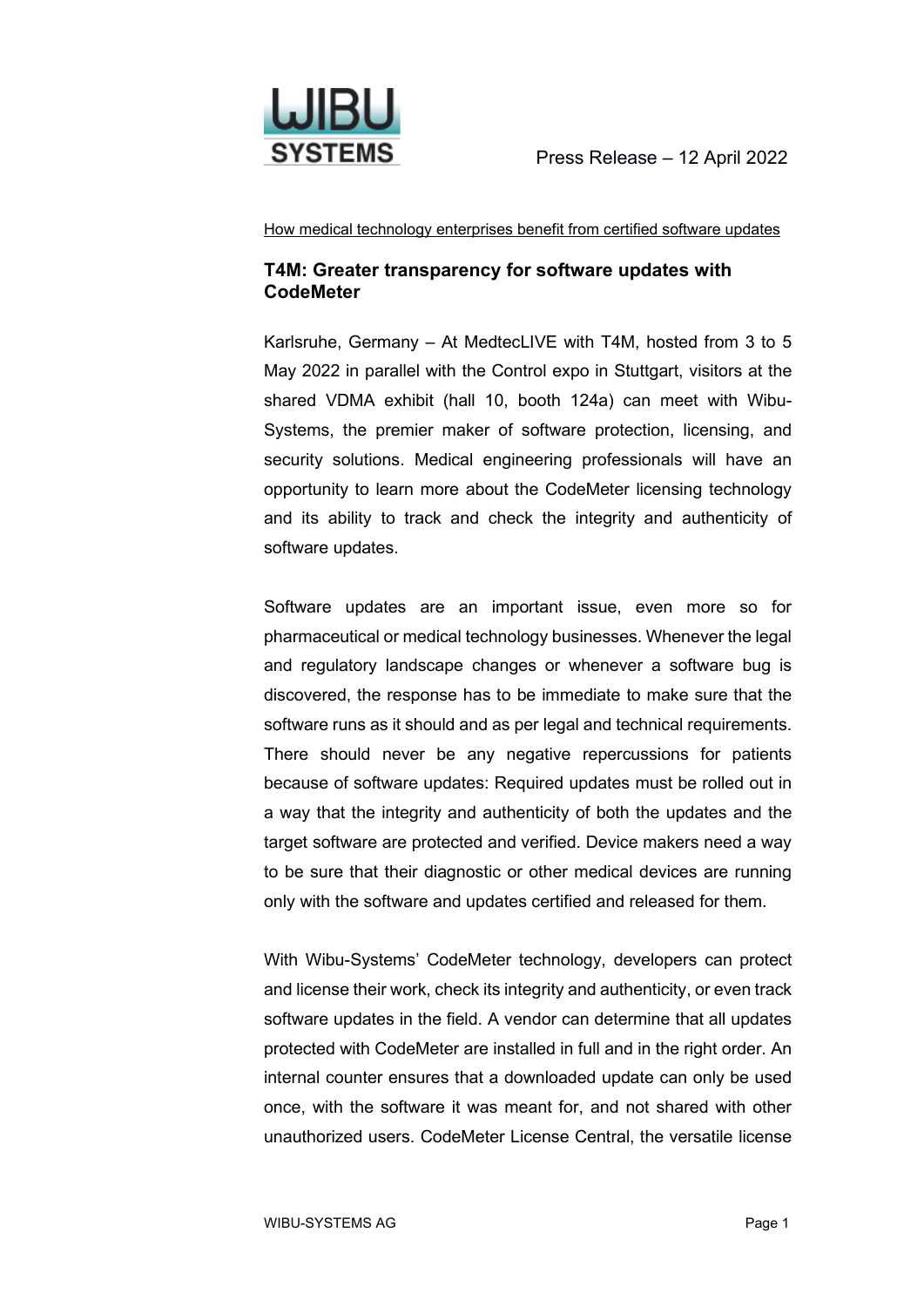

management tool, can easily be integrated into existing back-office systems and automate license updates with minimal effort. With WebDepot, the vendor can see immediately which license updates have been activated and which are still outstanding.

If users should miss a critical update, CodeMeter technology identifies which versions are actually in use: The most recent, required version or an older, possibly faulty version that should be replaced as soon as possible. As an added benefit, the system checks whether the software was certified for the market or region it is used in.

Stefan Bamberg, Senior Key Account & Partner Manager at Wibu-Systems, explains: "During the event, we plan to showcase our versatile CodeMeter technology and demonstrate its specific ability to track software versions. Not only do our tools automate the delivery of software updates, but their tracking capabilities allow our clients to always be in sync with their users."



CodeMeter lets vendors track and deliver updates to protected software automatically

## **About Wibu-Systems**

Daniela Previtali, Global Marketing Director Phone +49 721 9317235 / +39 035 0667070 [daniela.previtali@wibu.com](mailto:daniela.previtali@wibu.com)